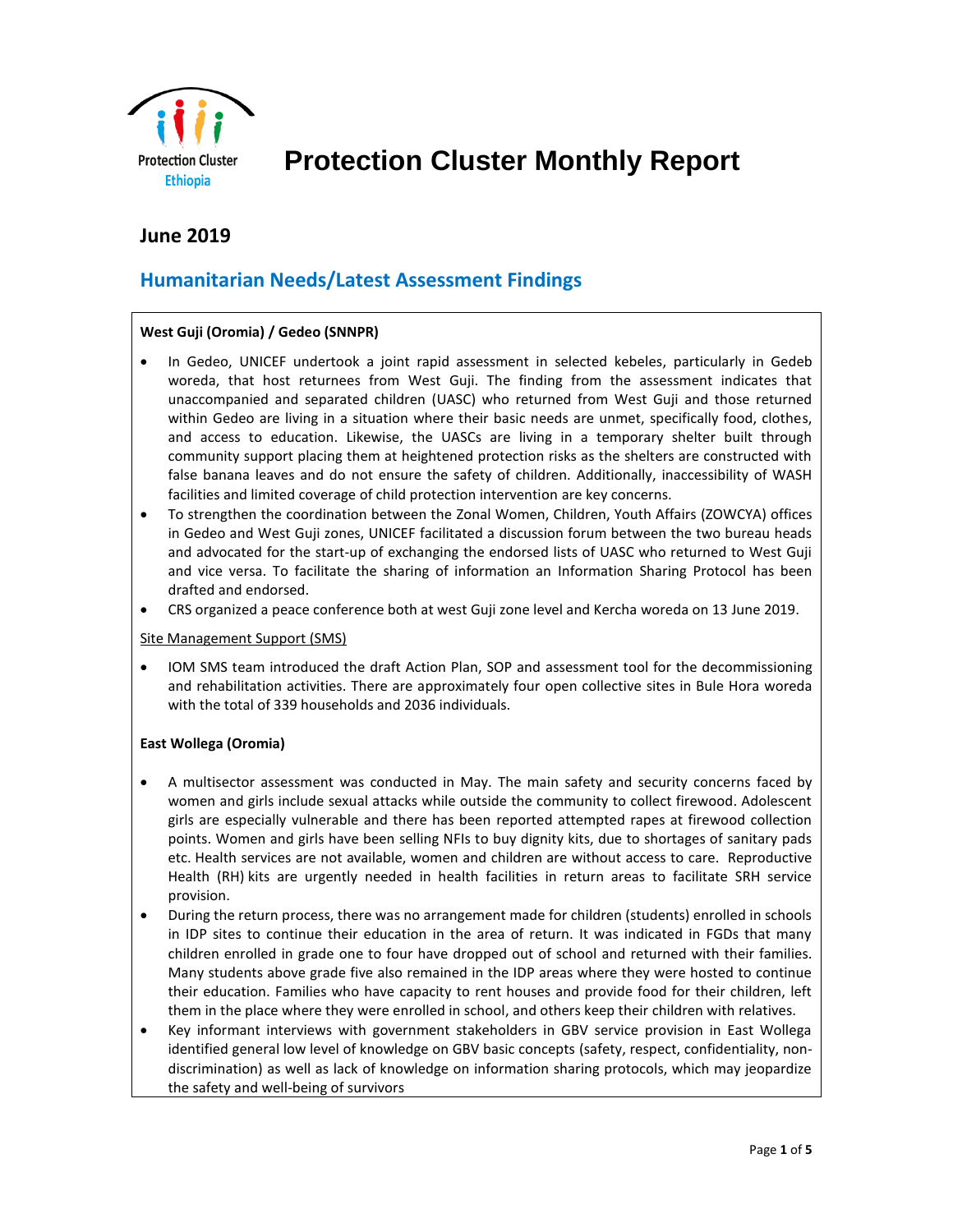#### **Somali Region**

- 290,000 people who were displaced from Oromia to sites in Somali Region have been identified by the regional government as requiring relocation/resettlement; 13 woredas in eight zones have been identified for the relocation/resettlement. The largest group, 450 HH, will go to Fik woreda in Erer zone.
- The GoE has identified resettlement areas on the basis of clan affiliation. While this has the potential to reduce intra-clan conflict, the issue of considering livelihoods as well, has been raised in Durable Solutions Working Group (DSWG) meetings.
- Emergency shelter and plastic sheeting is a priority need for resettled and returned IDPs.
- Protection partners identified 963 HHs that returned from Fafan zone to their homes in Erer (Siti zone) and Wara-osman and Babile town (Oromia).

### **Humanitarian Response**

#### **Addis**

- UNICEF supported the development of the Information Sharing Protocol (ISP) to facilitate the exchange of UASC data/information for family tracing and tracking of UASC to return locations across zones and regions.
- The MHPSS Regional Service Directories for Amhara, Benishangul-Gumuz, Gambella, Oromia, SNNPR – Gedeo Zone, Somali, and Tigray Regions were finalized and shared with partners for review and validation. The service directories will support the development of MHPSS referral pathways at the field level.

#### **Wollegas (Oromia)**

- In June, 34 UASC cases were identified and documented in both East and West Wollega, making the total UASC caseload in Wollegas 1,130 (493 girls, 637 boys). Follow-up and response services continued for these children, including initiation of Family Tracing and Reunification (FTR) services.
- With support from UNICEF, World Vision reached 134 (72 women, 62 men) IDPs with risk mitigation and prevention interventions to address gender-based violence.
- GBV referral pathway established at zonal level and IDP return woredas in East Wollega for case management services.
- WVE provided CP case management training for East and West Wollega government key stakeholders (48 CP-GBV focal persons). UNFPA has provided basic GBV case management training as well as support to Wollega University referral hospital technically on case management, and on establishing and coordinating GBV response team at One Stop Center.
- Case management and psychosocial support services including counseling and consent-based referrals to health, protection and legal service providers, was provided for GBV survivors in three IDP Returned woredas and Wollega university referral hospital.
- GBV referral pathway in West Wollega at zonal level and IDP returned woredas is under development.

#### **Somali**

- The focus of several partners in Fafan zone this month was working in community-based protection, establishing Community Care Coalitions (CCCs) with Bureau of Women, Children and Youth Affairs (BoWCYA) and developing the capacity of Integrated Community Center Management Committees (CCMCs).
- Awareness raising on various protection issues (GBV, child protection, FGM, early marriage) continues across the region.
- NRC conducted Information, Counselling, Legal Assistance (ICLA) activities geared towards facilitating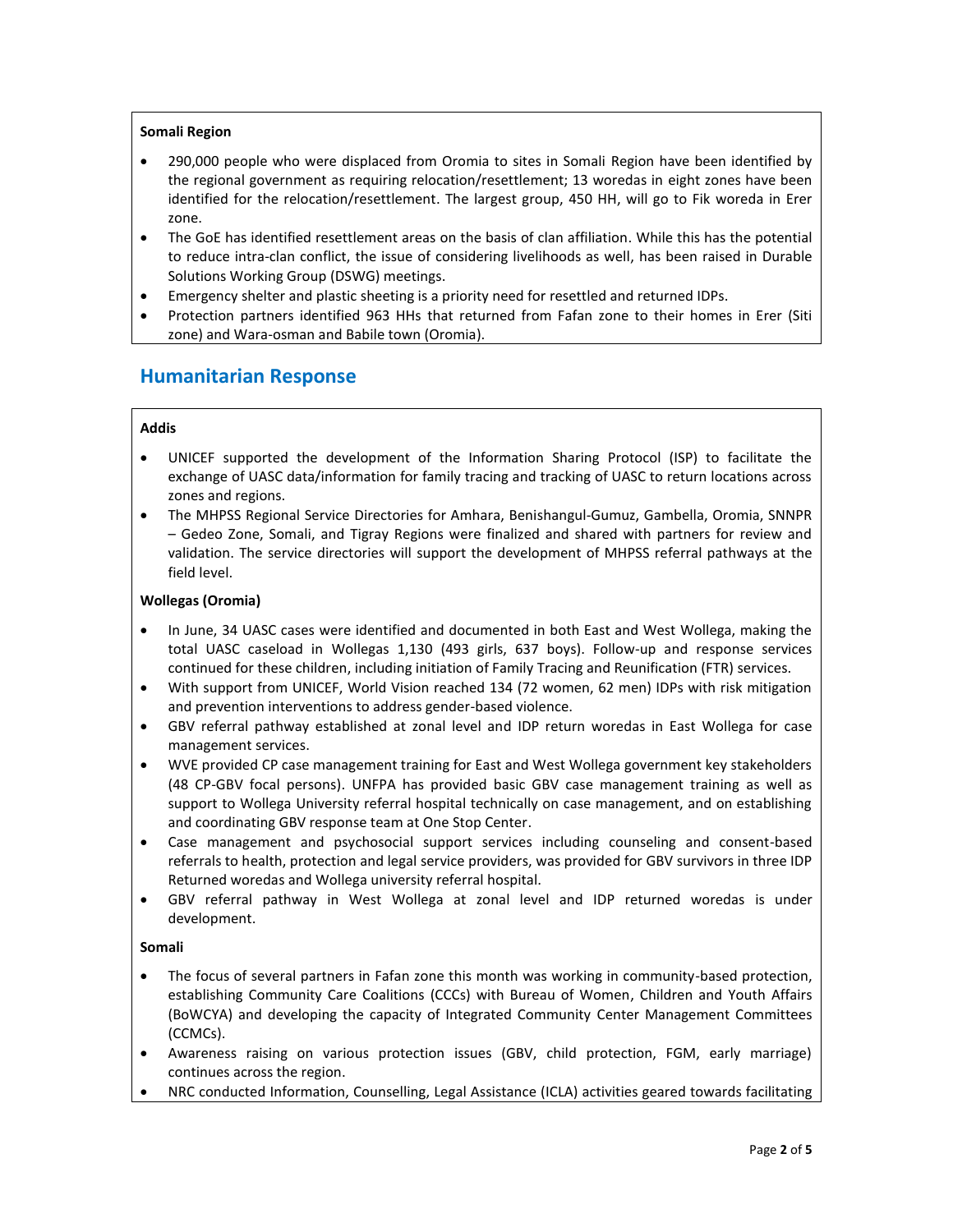access to legal identity documents in Fafan, Erer, Doolo, Jarar, Liben, and Korehe zones. A total of 739 individuals attended Group Information Sessions and 99 individuals received legal counselling and/or legal assistance. This includes legal assistance to 55 IDP children in Liban Zone, to enable them to obtain birth certificates. These cases are ongoing.

- NRC facilitated an eight-day workshop with local authorities in Korehe zone to increase capacity to issue legal identity documents. A total of 22 individuals attended the workshop.
- Gu/Belg assessment due to start in Somali Region in week of 24th June, after arrival of NDRMC team from Addis Ababa. The protection questionnaire has been developed, focusing on gaps in services on ground. At the same time, review of existing data, from previous assessments, is being undertaken.

#### **West Guji (Oromia)**

#### Legal Identity

- NRC's Information, Counselling, Legal Assistance (ICLA) team facilitated the signing of 552 MOUs by beneficiaries receiving conditional cash assistance for the reconstruction of shelter. All beneficiaries received legal advice on Housing, Land and Property (HLP) issues and participated in a due diligence process. A further 43 beneficiaries received legal counselling on additional issues. Approximately 110 further beneficiaries are expected to receive HLP assistance in the next month.
- NRC's ICLA team provided mobile group information sessions to a total of 20 beneficiaries on HLP related issues.

#### Child Protection

- Verification of UASC data is ongoing in West Guji. As of 14 June 2019, the total UASC caseload in the zone is 1,919 (1027 girls, 892 boys). Of these, 213 children were provided with child protection services and 416 children (197 girls, 219 boys) were reunified with their families.
- 1,580 IDPs (727 women, 853 men) were reached with risk mitigation and prevention interventions to address gender-based violence.
- UNICEF supported the development of CP referral pathway that will have been circulated via to the Protection Cluster and CP/GBV Sub-Cluster mailing lists.

#### SGBV

- UNFPA provided 24 Post Rape Treatment Kit to selected health facilities in West Guji zone.
- A total of 3,166 IDPs, returnees and host community were addresses through community mobilization on GBV prevention and availability of SGBV response services.
- In June, eight SGBV cases were reported from four woredas of West Guji zone and were provided with medical and psychosocial support and referred to police based on informed consent of survivors.
- On job orientation on how to provide survivor centered SGBV response service is given to health professionals, WoWCYA social workers, polices and religious persons of Kercha, Birlirsa Kajawa, Hamballa Wamana woreda
- On-site technical support/orientation on clinical management of rape is given to Kercha and Bule Hora Hospital and Ela Farda and Ela Dima Health Center staff.
- Sensitization on GBV prevention, GBV referral pathway and how to report SGBV cases is given 26 kebele leaders from Kercha, Abaya, Hambala and Gelana woreda

#### **Gedeo (SNNP)**

- In SNNPR, case management service inclusive of ongoing Identification, Documentation, Tracing, Reunification (IDTR) services and verification of UASC is in progress. Additionally, the start-up of six semi-permanent Child Friendly Space (CFS) activities are underway.
- UNICEF in partnership with ZoWCYA provided a two-day training on the basic concept of GBV for 39 social workers, community workers, child protection officers at the woreda and zonal levels.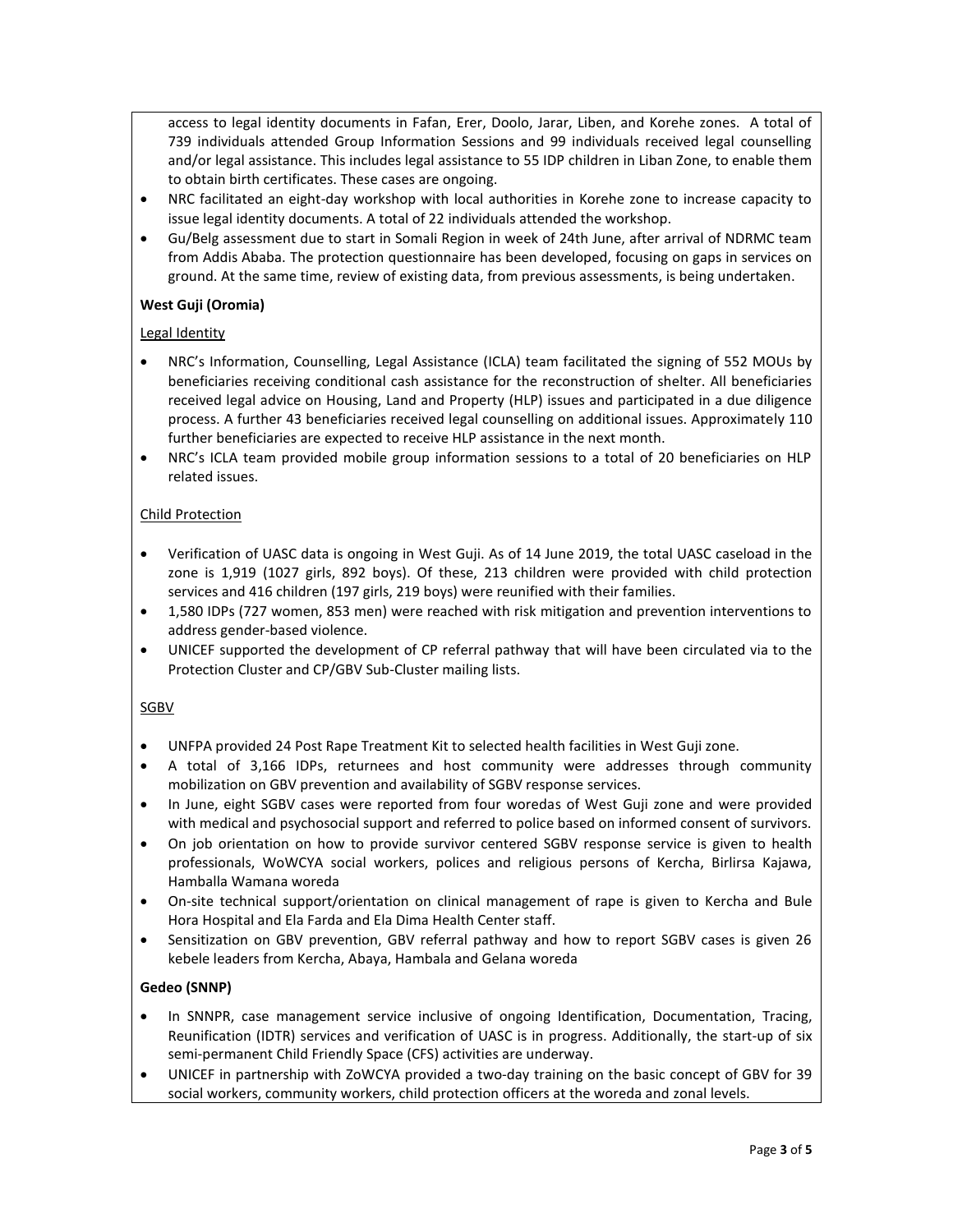- With UNICEF support Plan International provided positive parenting training for 29 foster families in Gedeb woreda.
- UNICEF supported the development of Child Protection returnee response plan for Gedeo.
- Child Protection partners staff and woreda social workers are participating in a returnees joint targeting exercise to ensure that UASCS are targeted in the data collection process.
- On-site orientation on administration of post rape treatment kit and SGBV case referral for comprehensive response services were given for 16 health professionals from five health centers of Dilla Zuria woreda

### **Inter-Cluster Issues**

- As child protection response services depend on a multi-sectorial/integrated approach, limited availability and accessibility to basic services, negatively impacts the response service for UASC.
- In Limu woreda, East Wollega, Arkumbe village, the health center is not providing health services for the returnee community, particularly women and girls are suffering from lack of family planning services, delivery services, ANC services, and medical care for GBV survivors.
- In most of the returnee kebeles of West Guji and Gedeo zones, women and girls are traveling long distance to fetch water which increase the risk of GBV.

### **Advocacy Messages**

- In the context of the current return process the government is undertaking, the Protection Cluster strongly advocates that returns of IDPs should be dignified and voluntary. Any forced return that may be committed by government is a violation of human rights and against protection principles. Principles of dignified return and do no harm should be respected by government authorities.
- Ensure food assistance for UASC to mitigate challenging survival decisions and strategies which eventually carried out by children and women.

### **Gaps and Constraints**

#### **Wollegas (Oromia)**

- The humanitarian response has been suspended due to security restriction following the incident in Nekemte town.
- Inaccessibility of returnee locations; access to West Wollega is not consistent; overall lack of protection partners.
- Protection Rapid Assessment conducted in May identified gaps in East Wollega in systematic case management for returnees, and medical care for survivors as well as dignity kits. Capacity support ongoing for government responsible for case management services, but lack of partners providing community-based interventions, and Psychosocial Support (PSS) is urgently needed.

#### **Gedeo (SNNP)**

• In Gedeo, CPiE interventions primarily case management of UASC's are affected by the unexpected return process and created difficulties in FTR as well as proper follow up of UASC cases as both child protection partners (ZOWCYA and Plan International) focused on verification of returnees rather than response services. Other child protection partner (Save the Children) were occupied in the final evaluation of their program as their program is phased out which caused a gap in providing adequate response service for those UASC remained in Gedeo as well as returnees.